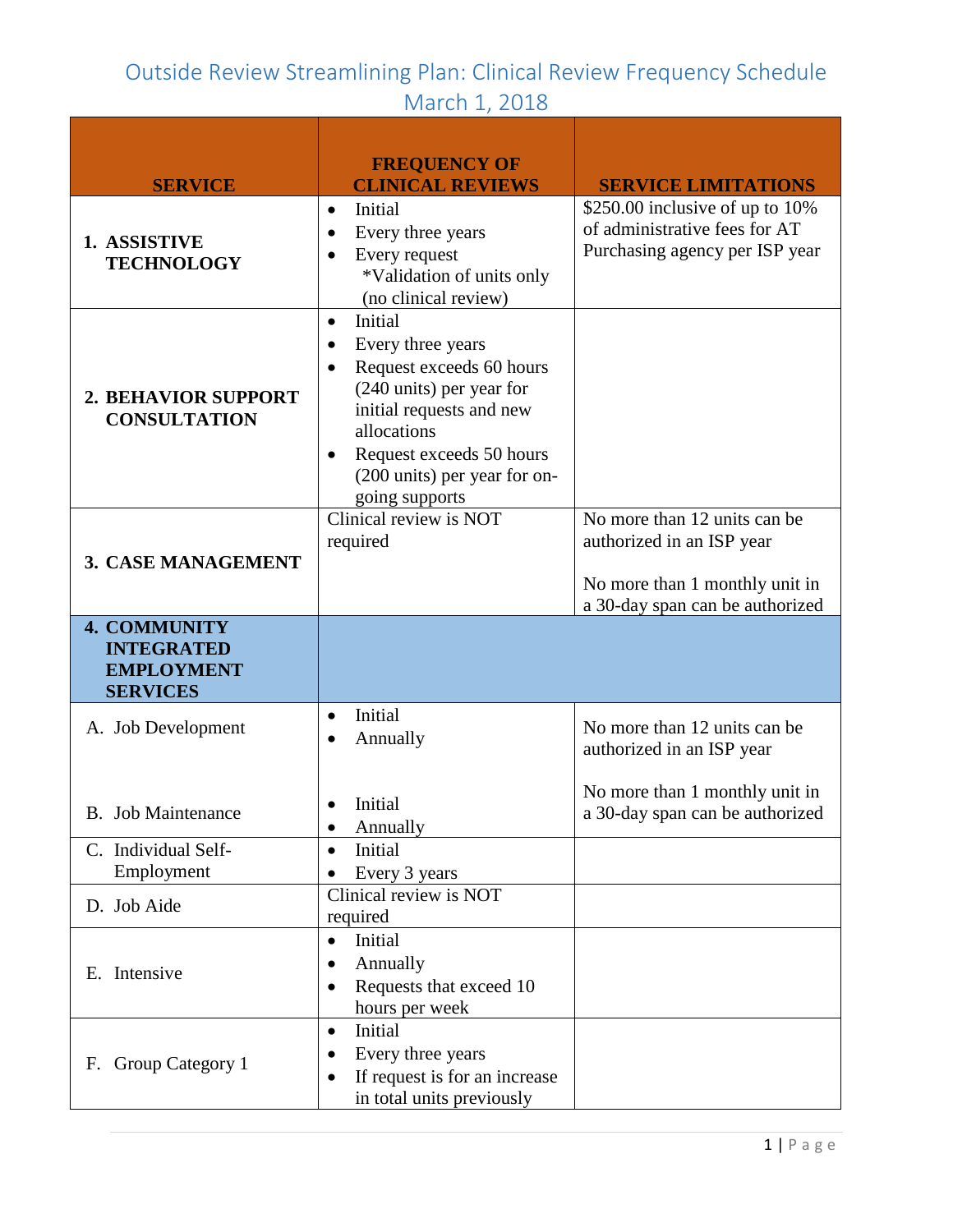| <b>SERVICE</b>                                                 | <b>FREQUENCY OF</b><br><b>CLINICAL REVIEWS</b><br>approved or from the                                                                                                                                                                                                                                 | <b>SERVICE LIMITATIONS</b>                                                                                                                                                                |
|----------------------------------------------------------------|--------------------------------------------------------------------------------------------------------------------------------------------------------------------------------------------------------------------------------------------------------------------------------------------------------|-------------------------------------------------------------------------------------------------------------------------------------------------------------------------------------------|
| G. Group Category 2<br>(Extensive)                             | previous ISP year<br>Initial<br>$\bullet$<br>Annually<br>٠<br>If there is a request to<br>٠<br>increase the category from<br>the previous approval or the<br>previous ISP year<br>If request is for an increase<br>$\bullet$<br>in total units previously<br>approved or from the<br>previous ISP year |                                                                                                                                                                                           |
| <b>CUSTOMIZED</b><br>5.<br><b>COMMUNITY</b><br><b>SUPPORTS</b> |                                                                                                                                                                                                                                                                                                        |                                                                                                                                                                                           |
| A. Individual                                                  | Initial<br>$\bullet$<br>Every three years<br>If request is for an increase<br>in total units previously<br>approved or from the<br>previous ISP year                                                                                                                                                   | When the combination of all<br>CCS services (Individual, Small<br>Group, Group Category 1 and<br>Group Category 2) exceeds 25<br>hours per week, a clinical review<br>would be triggered. |
| <b>B.</b> Small Group                                          | Initial<br>$\bullet$<br>Every three years<br>٠<br>If request is for an increase<br>in total units previously<br>approved or from the<br>previous ISP year                                                                                                                                              | When the combination of all<br>CCS services (Individual, Small<br>Group, Group Category 1 and<br>Group Category 2) exceeds 25<br>hours per week, a clinical review<br>would be triggered. |
| C. Group Category 1                                            | Initial<br>$\bullet$<br>Every three years<br>If request is for an increase<br>in total units previously<br>approved or from the<br>previous ISP year                                                                                                                                                   | When the combination of all<br>CCS services (Individual, Small<br>Group, Group Category 1 and<br>Group Category 2) exceeds 25<br>hours per week, a clinical review<br>would be triggered. |
| D. Group Category 2                                            | Initial<br>$\bullet$<br>Annually<br>If request is for an increase<br>$\bullet$<br>in total units previously<br>approved or from the<br>previous ISP year<br>If there is a request to<br>٠<br>increase the category from                                                                                | When the combination of all<br>CCS services (Individual, Small<br>Group, Group Category 1 and<br>Group Category 2) exceeds 25<br>hours per week, a clinical review<br>would be triggered. |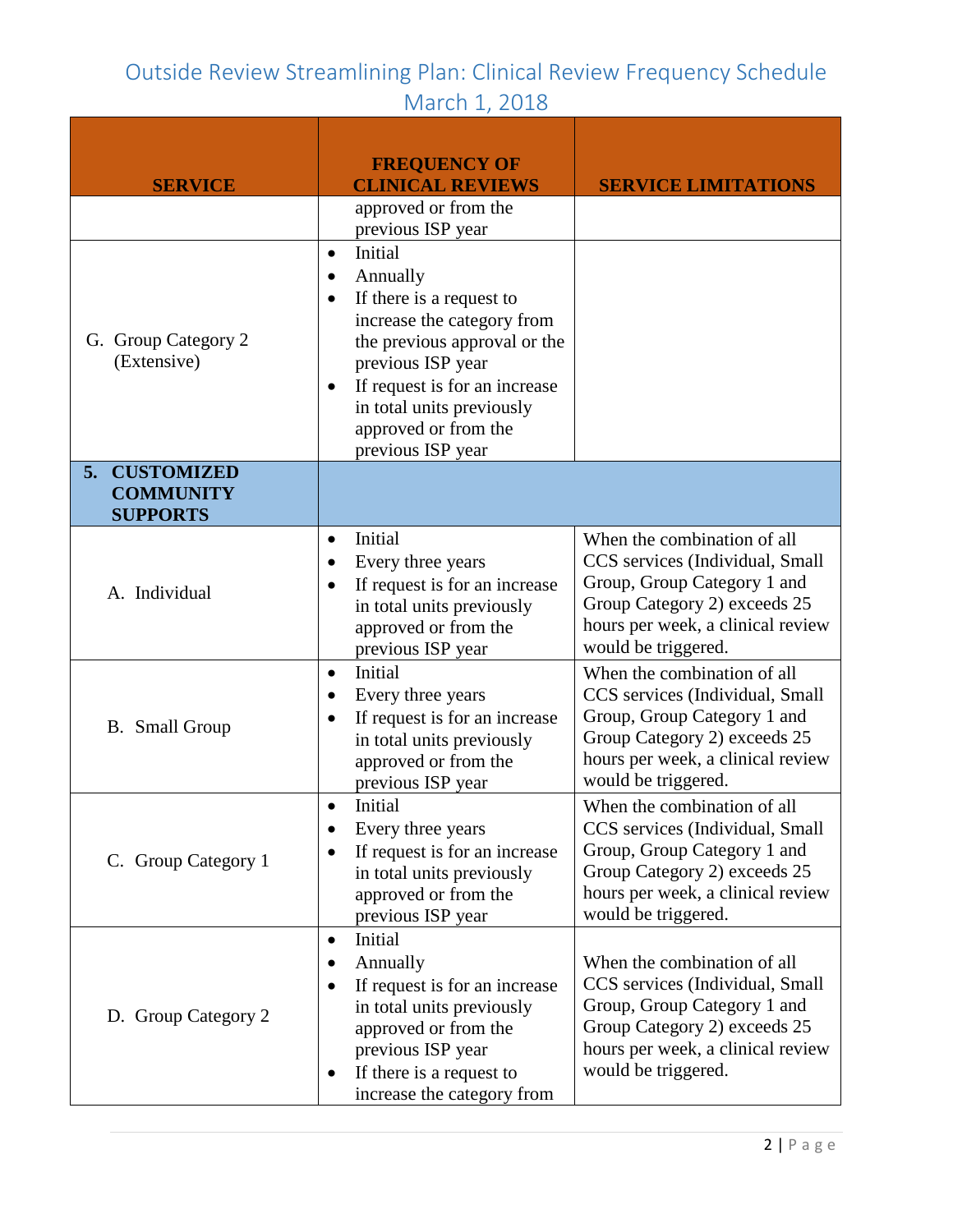| <b>SERVICE</b>                                     | <b>FREQUENCY OF</b><br><b>CLINICAL REVIEWS</b>                                                                                                   | <b>SERVICE LIMITATIONS</b>                                                                                                                                                                                                                                                                                                                                                                                                                                                                                                                                                                                                           |
|----------------------------------------------------|--------------------------------------------------------------------------------------------------------------------------------------------------|--------------------------------------------------------------------------------------------------------------------------------------------------------------------------------------------------------------------------------------------------------------------------------------------------------------------------------------------------------------------------------------------------------------------------------------------------------------------------------------------------------------------------------------------------------------------------------------------------------------------------------------|
|                                                    | the previous approval or the<br>previous ISP year                                                                                                |                                                                                                                                                                                                                                                                                                                                                                                                                                                                                                                                                                                                                                      |
| E. Individual Intensive<br>Behavioral              | Initial<br>$\bullet$<br>Annually<br>If request is for an increase<br>٠<br>in total units previously<br>approved or from the<br>previous ISP year |                                                                                                                                                                                                                                                                                                                                                                                                                                                                                                                                                                                                                                      |
| F. Aide                                            | Clinical review is NOT<br>required                                                                                                               |                                                                                                                                                                                                                                                                                                                                                                                                                                                                                                                                                                                                                                      |
| G. Fiscal Management for<br><b>Adult Education</b> | Initially<br>$\bullet$<br>Every three years<br>Every request<br>*Validation of units only<br>(no clinical review)                                | \$550 per ISP inclusive of 10%<br>administrative fee                                                                                                                                                                                                                                                                                                                                                                                                                                                                                                                                                                                 |
| 6. CUSTOMIZED IN-<br><b>HOME SUPPORTS</b>          | Initial<br>Every three years<br>Requests for over 30 hours<br>per week                                                                           |                                                                                                                                                                                                                                                                                                                                                                                                                                                                                                                                                                                                                                      |
| <b>7. CRISIS SUPPORTS</b>                          | Clinical review is NOT<br>required                                                                                                               | Crisis Supports must be prior<br>authorized by the<br><b>Developmental Disabilities</b><br><b>Supports Division (DDSD)</b><br><b>Bureau of Behavioral Supports</b><br>(BBS). Crisis Supports may be<br>authorized in fourteen (14) to<br>thirty (30) calendar day<br>increments, typically not to<br>exceed ninety (90) calendar<br>days. In situations requiring<br>crisis supports in excess of<br>ninety (90) calendar days, the<br><b>DDSD</b> Director must approve<br>such authorization upon<br>submittal of a written plan to<br>transition the individual from<br>crisis supports to typical menu<br>of DD Waiver services. |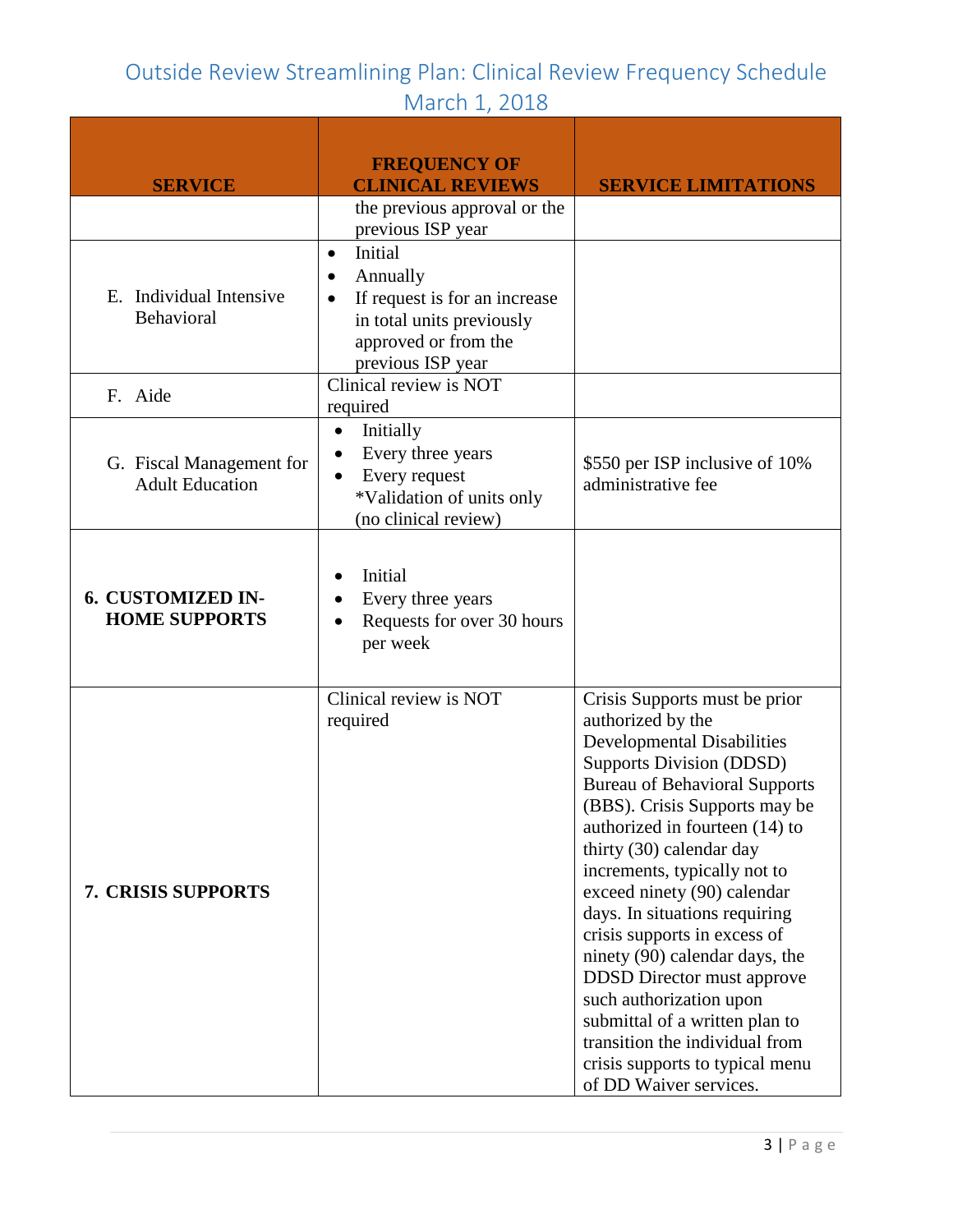| <b>SERVICE</b>                                | <b>FREQUENCY OF</b><br><b>CLINICAL REVIEWS</b>                                                                                                           | <b>SERVICE LIMITATIONS</b>                                                                       |
|-----------------------------------------------|----------------------------------------------------------------------------------------------------------------------------------------------------------|--------------------------------------------------------------------------------------------------|
| 8. ENVIRONMENTAL<br><b>MODIFICATIONS</b>      | Initial<br>$\bullet$<br>Every three years<br>Every request<br>*Validation of units only<br>(no clinical review)                                          | \$5,000.00 every 5 years<br>inclusive of 15% administrative<br>fees                              |
| 9. INDEPENDENT<br><b>LIVING TRANSITION</b>    | Initial<br>$\bullet$<br>Every three years<br>Every request<br>*Validation of units only<br>(no clinical review)                                          | One time only \$1,500.00<br>inclusive of 15% administrative<br>fees                              |
| 10. FAMILY LIVING                             | Initial<br>$\bullet$<br>Every three years<br>$\bullet$                                                                                                   | 340 daily units to cover 365<br>calendar days of service                                         |
| <b>11. SUPPORTED LIVING</b>                   |                                                                                                                                                          |                                                                                                  |
| A. Category 1 Basic<br>Support                | Initial<br>$\bullet$<br>Every three years<br>$\bullet$                                                                                                   | 340 daily units to cover 365<br>calendar days of service                                         |
| B. Category 2 Moderate<br>Support             | Initial<br>$\bullet$<br>Every three years<br>If there is a request to<br>increase the category from<br>the previous approval or<br>the previous ISP year | 340 daily units to cover 365<br>calendar days of service                                         |
| C. Category 3 Extensive<br>Support            | Initial<br>$\bullet$<br>Annually<br>If there is a request to<br>$\bullet$<br>increase the category from<br>the previous approval or<br>previous ISP year | 340 daily units to cover 365<br>calendar days of service                                         |
| D. Category 4<br><b>Extraordinary Support</b> | Initial<br>Annually<br>If there is a request to<br>increase the category from<br>the previous approval or<br>previous ISP year                           | 340 daily units to cover 365<br>calendar days of service                                         |
| E. Non-Ambulatory<br>Stipend                  | Initial<br>Every three years                                                                                                                             | 340 daily units to cover 365<br>calendar days of service<br>Cannot be used with SL<br>Category 4 |
| 12. INTENSIVE<br><b>MEDICAL LIVING</b>        | Initial<br>Every three years                                                                                                                             | Long Term: 340 daily units to<br>cover 365 calendar days of<br>service                           |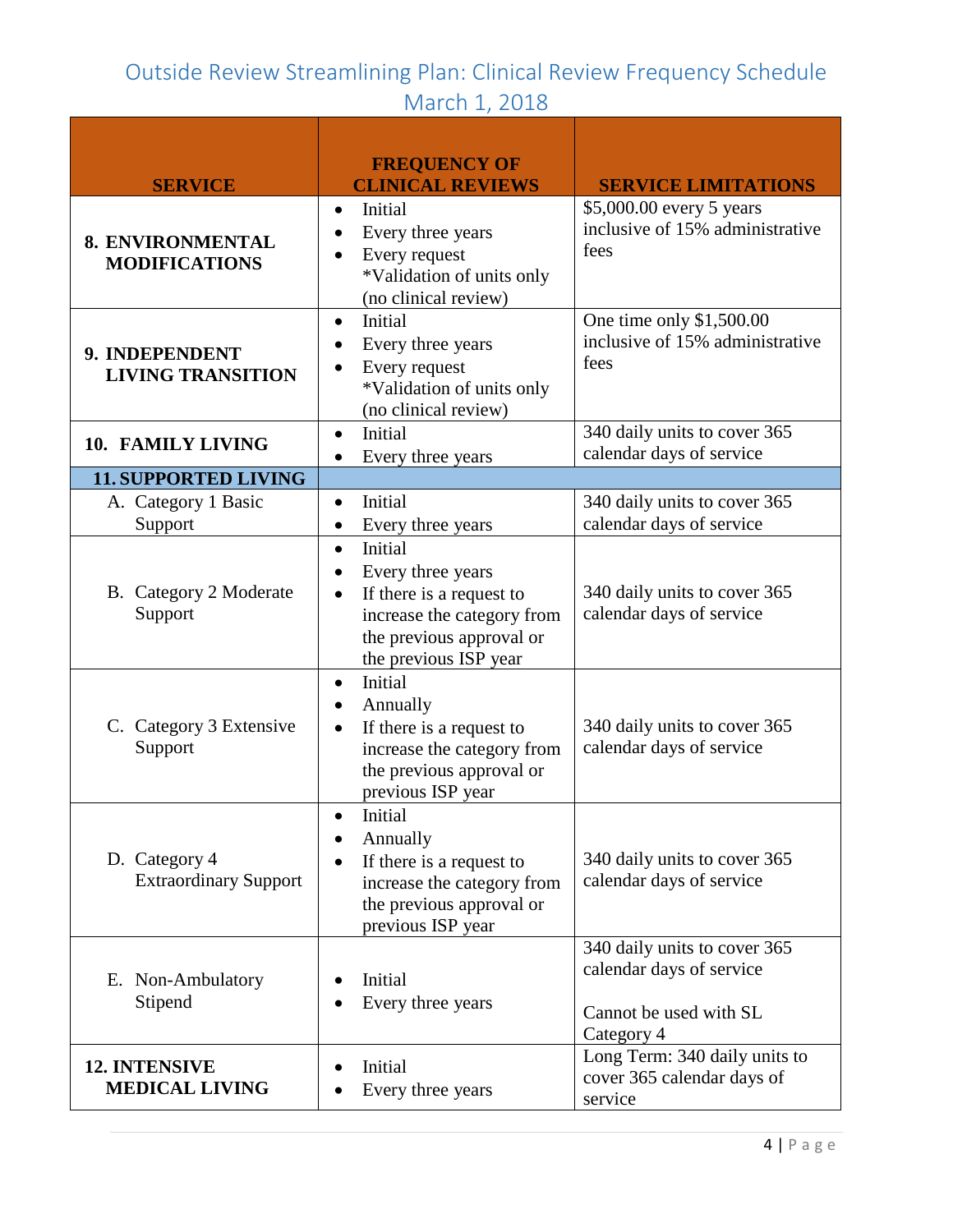| <b>SERVICE</b>                                   | <b>FREQUENCY OF</b><br><b>CLINICAL REVIEWS</b>                                                                                       | <b>SERVICE LIMITATIONS</b>                                                                                                                                                                                                                                                                                                                                                                                                                                                                     |
|--------------------------------------------------|--------------------------------------------------------------------------------------------------------------------------------------|------------------------------------------------------------------------------------------------------------------------------------------------------------------------------------------------------------------------------------------------------------------------------------------------------------------------------------------------------------------------------------------------------------------------------------------------------------------------------------------------|
|                                                  |                                                                                                                                      | Short Term: Allowable for 90<br>calendar days                                                                                                                                                                                                                                                                                                                                                                                                                                                  |
| <b>13. NON-MEDICAL</b><br><b>TRANSPORTAION</b>   | Initial<br>Every three years<br>Every request                                                                                        | \$0.41 per mile not to exceed<br>\$750 per ISP year<br>Pass/Ticket is \$1.00 per item not<br>to exceed \$460.00 per ISP year<br>For people who receive Family<br>Living, Supported Living, or<br>IMLS, Non-Medical<br>Transportation services may<br>only be provided:<br>a. Under situations where<br>extensive travel (more<br>than one hundred (100)<br>miles round trip) is<br>required to meet Desired<br>Outcomes in the ISP; or<br>For the purchase of a public<br>transportation pass. |
| <b>14. ADULT NURSING</b>                         | Initial<br>$\bullet$<br>Increase in units<br>Annually<br>Request exceeds 12 hours<br>(48 units) per year requires<br>clinical review |                                                                                                                                                                                                                                                                                                                                                                                                                                                                                                |
| <b>15. NUTRITIONAL</b><br><b>COUNSELING</b>      | Initial<br>$\bullet$<br>Every three years                                                                                            | Cannot be included with SL, FL<br>and IMLS                                                                                                                                                                                                                                                                                                                                                                                                                                                     |
| <b>16. PERSONAL SUPPORT</b><br><b>TECHNOLOGY</b> | Initial<br>$\bullet$<br>Every three years<br>Every request<br>*validation of units only<br>(no clinical review)                      | \$5000 per ISP year inclusive of<br>15% administrative fees                                                                                                                                                                                                                                                                                                                                                                                                                                    |
| <b>17. PRSC</b>                                  | Initial<br>Every three years<br>Every request                                                                                        | The initial preliminary risk<br>screening shall not exceed<br>twenty-five (25) hours per<br>Individual Service Plan (ISP)                                                                                                                                                                                                                                                                                                                                                                      |